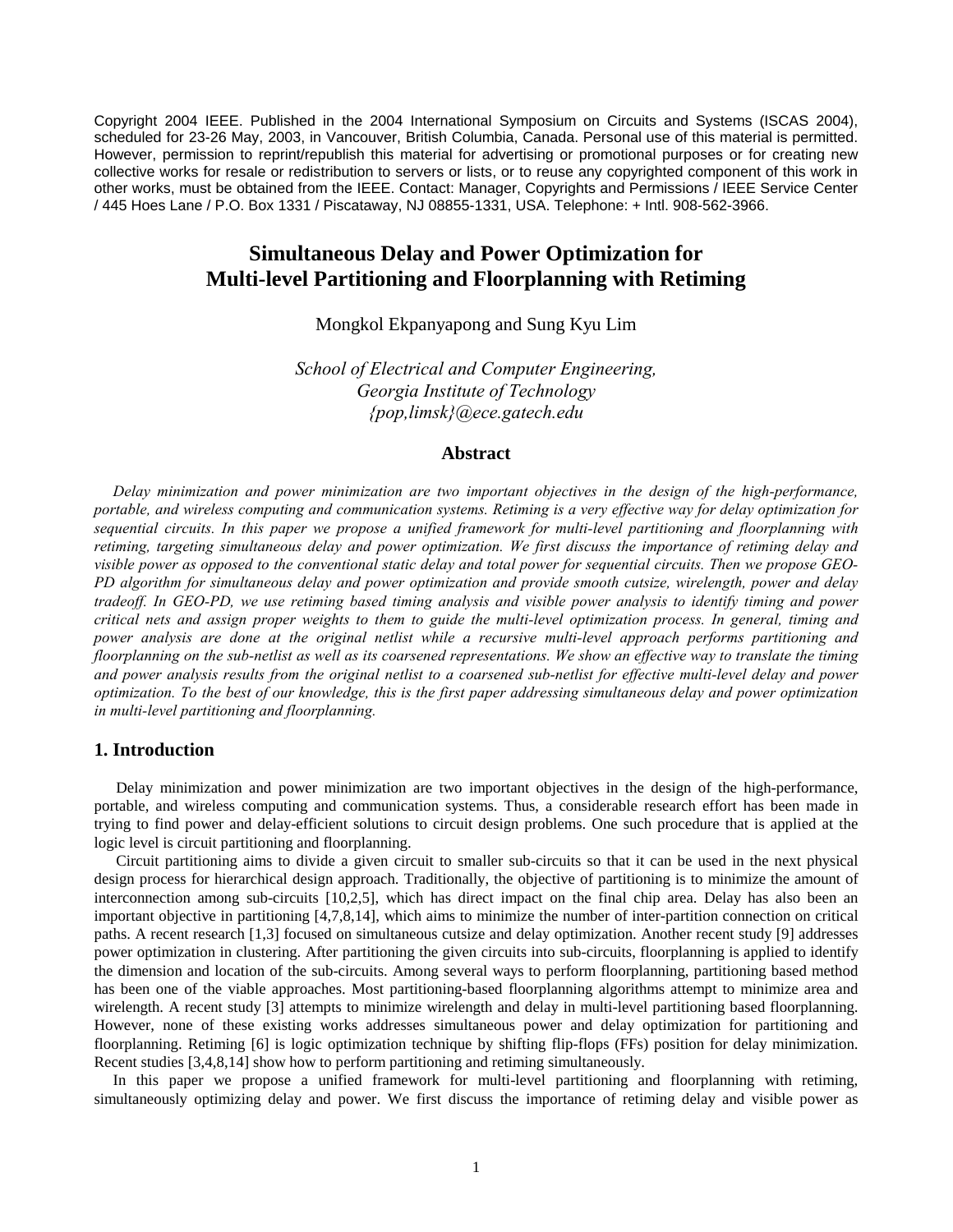opposed to the conventional static delay and total power for sequential circuits. Then we propose GEO-PD algorithm for simultaneous delay and power optimization and provide smooth cutsize, wirelength, power and delay tradeoff. In GEO-PD, we use retiming based timing analysis and visible power analysis to identify timing and power critical nets and assign proper weights to them to guide the multi-level optimization process. In general, timing and power analysis are done at the original netlist while a recursive multi-level approach performs partitioning and floorplanning on the sub-netlist as well as its coarsened representations. We show an effective way to translate the timing and power analysis results from the original netlist to a coarsened sub-netlist for effective multi-level delay and power optimization. Our experiments based on large scale ISCAS89 [12] and ITC99 [13] benchmark circuits reveal smooth tradeoff among cutsize, wirelength, delay, and power. To the best of our knowledge, this is the first paper addressing both delay and power optimization in multi-level partitioning and floorplanning.

The organization of this paper is as follows. Section 2 describes problem formulation. Section 3 is devoted to our algorithm GEO-PD. Section 4 presents our experimental result and analysis. Finally, the last section presents our conclusions.

# **2. Problem Formulation**

Given a sequential gate-level netlist  $NL(C, N)$ , where C is the set of cells representing gates and flip-flops, and N is the set of nets connecting the cells, the purpose of the Power and Delay driven *K*-way Partitioning with Retiming (PDPR) problem is to assign cells in *NL* to *K* blocks while area constraint for each block is satisfied. The Power and Delay driven Floorplanning with Retiming (PDFR) problem is to find the location of blocks obtained by PDPR. Given a PDPR/PDFR solution *B*, let  $\hat{\theta}(B)$ ,  $\hat{\theta}(B)$ ,  $\hat{\theta}(B)$ ,  $\hat{\theta}(B)$ ,  $\hat{\theta}(B)$ , and  $\hat{\theta}(B)$  respectively denote the cutsize, wirelength, static delay, retiming delay, visible power, and total power (all of them to be defined later). The formal definitions of PDPR and PDFR problems are as follows:

**PDPR Problem** The Power and Delay driven *K*-way Partitioning with Retiming problem under the given area constraints  $A = (L_i, U_i)$  has a solution  $B = \{B_1, B_2, \ldots, B_K\}$ , where *B* denotes the set of blocks. *B* is feasible if it satisfies the following conditions: i)  $B_i \subset C$ ,  $1 \le i \le K$ , ii)  $L_i \le |B_i| \le U_i$ ,  $1 \le i \le K$ , iii)  $B_1 \cup B_2 \cup ... \cup B_K = C$ , iv)  $B_i \cap B_i = \emptyset$  for all  $i \ne j$ . The objective is to minimize  $\theta$ (*B*) +  $\alpha \cdot \phi$ (*B*) +  $\beta \pi$ (*B*).

**PDFR Problem** The Power and Delay driven *K*-way Floorplanning with Retiming problem has a solution  $B = \{B_1(x_1, y_1),\}$  $B_2(x_2, y_2),..., B_k(x_k, y_k)$ , where *B* denotes the set of blocks, and  $(x_i, y_i)$  represents their geometric locations. We obtain the block information from PDPR. The objective is to minimize  $\alpha(B) + \alpha \cdot \phi(B) + \beta \pi(B)$ .

### **2.1. Cutsize and Wirelength Objective**

We model *NL* using a hypergraph  $H=(V, E_H)$ , where the vertex set *V* represents cells, and the hyperedge set  $E_H$ represents nets in *NL*. Each hyperedge is non-empty subset of *V*. The *cutsize*  $\theta$ (*B*) of partitioning solution *B* is total number of hyperedges connecting vertices in different blocks.

The x-span of hyperedge h, denoted h<sub>x</sub>, is defined as  $h_x = \max_{c \in h} \{x_i | c \in B_i\} - \min_{c \in h} \{x_i | c \in B_i\}$ . The y-span, denoted *hy*, is calculated using the *y*-coordinates. The sum of *x*-span and *y*-span of each hyperedge *h* is the half-parameter of the bounding block (HPBB) of *h* and denoted  $HPBB(h)$ . The *wirelength*  $\alpha(B)$  of floorplanning solution *B* is the sum of HPBB of all hyperedges in *H*.

## **2.2. Delay Objective**

 $\overline{a}$ 

For delay objective, we model *NL* using a directed graph  $G = (V, E)$  where the vertex set *V* represents cells, and the directed edge set *E* represents the signal direction in *NL*. In the *geometric delay model*, each vertex *v* has delay *d*(*v*) and each edge  $e=(u,v)$  has delay  $d(e)$ . Let  $s(e)$  denote the *cut-state* of *e*:  $s(e)=1$  if *e* is cut, and  $s(e)=0$  otherwise. In case of

 $1$  Our objective functions during PDPR are cutsize, retiming delay, and visible power, and our objective functions during PDFR are wirelength, retiming delay, and visible power. However, we measure and report the static delay and total power as well in this paper. Our algorithm can easily be modified to optimize these objectives as well. In addition, our experimental results in Section 4 demonstrate how much retiming can help to reduce delay for huge sequential circuits.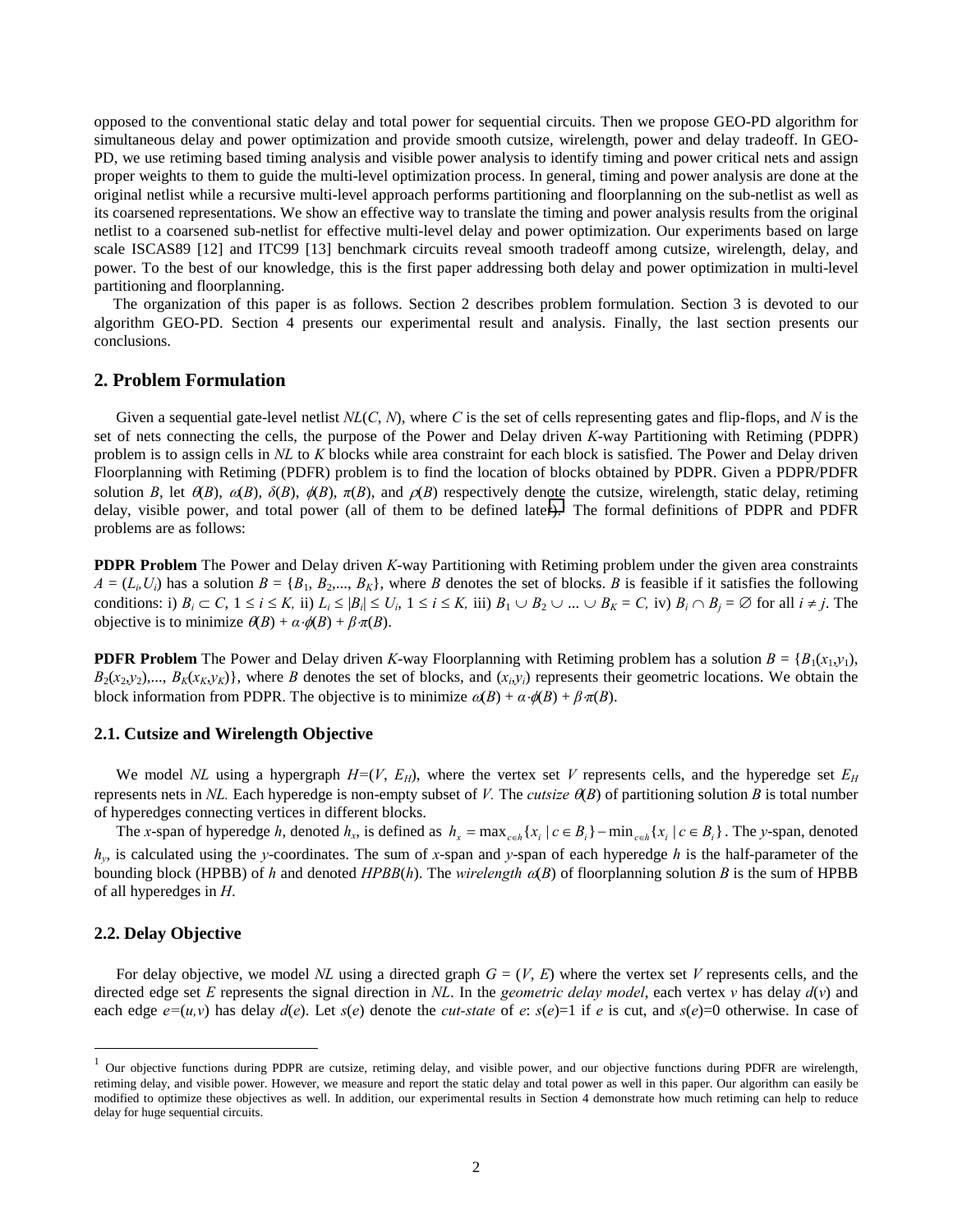```
GEO-PD(NL,K) 
insert all cells in NL to root node R in T (= partitioning tree) 
insert R into Q (= FIFO queue) 
while (leaf nodes in T < K)
      N = remove front element in Q 
      GEO-PD-2way(N) (= bipartitioning on N) 
      split cells in N into N1 and N2 
      insert N1 and N2 into Q and T 
      if (there are 2^j leaf nodes in T for j>1) 
           GEO-PD-Kway(T) 
return T 
GEO-PD-2way(N) 
NL' = sub-netlist containing cells in N 
ESC(NL') (= multi-level clustering on NL') 
h = height of the cluster hierarchy 
B = random partitioning among clusters at level h 
for (i = h \text{ downto } 0) NL'(i) = coarsened NL' at level i 
      while (gain) 
           DELAY-WEIGHT(NL'(i)) 
           POWER-WEIGHT(NL'(i)) 
          total net weight = 1 + power weight + delay weight
           while (gain) 
                move cells in NL'(i) to minimize weighted cutsize 
                retrieve max gain moves and update B 
      project B to level i-1 
return B 
GEO-PD-Kway(T) 
B = derive initial partitioning for NL from leaf nodes in T 
ESC'(NL) (= restricted clustering preserving K-way cutlines) 
perform multi-level partitioning to minimize weighted wirelength 
update T
```
Figure 1. Overview of the GEO-PD algorithm

partitioning, we assume  $d(e) = k_d s(e)$ , where  $k_d$  is given by the user (we use  $k_d=2$  for our experiment). The rationale is that the delay of a long wire (= cut edge) is much greater than that of short wire (= uncut edge). In case of floorplanning,  $d(e) = m(e) \cdot s(e)$ , where  $m(e) = |x_u - x_v| + |y_u - y_v|$ . The delay of a path p, denoted  $d(p)$ , is the sum of the delay of gates and edges along *p*. Then, the *static delay*  $\delta(B)$  of partitioning and/or floorplanning solution *B* is  $\max_{n \in \mathbb{G}} \{ d(p(u, v)) \mid u \in \mathbb{P} I \text{ or } \mathbb{F} \in \mathbb{R} \}$   $\in \mathbb{P} O \text{ or } \mathbb{F} \in \mathbb{F} \}$ .

By employing the concept of retiming graph [6], we model *NL* using a directed graph  $R = (V, E_R)$ , where the edge weight  $w(e)$  of  $e=(u,v)$  denotes the number of flip-flops between gate *u* and *v*. The path weight can be calculated by  $w(p)=\sum_{e\in p} w(e)$ . Let  $w'(e)$  denote edge weight after retiming *r*, i.e. number of flip-flops on the edge after retiming. Then,  $w'(p) = \sum_{e \in p} w'(e)$ . A circuit is retimed to a delay  $\phi$  by a retiming *r* if the following conditions are satisfies; (i)  $w'(e) \ge 0$  for each *e*, (ii)  $w'(p) \ge 1$  for each path *p* such that  $d(p) > \phi$ . We define the edge length of  $e=(u,v)$  as  $l(e) = -\phi \cdot w(e) + d(v) + d(e)$ , and the path length of p as  $l(p) = \sum_{e \in p} l(e)$ . The sequential arrival time [8] of vertex v, denote *l*(*v*), is maximum path length from PIs or FFs to *v*. If the sequential arrival time of all POs or FFs are less than or equal to  $\phi$ , the target delay  $\phi$  is called *feasible*. Let  $D_g = \max\{d(v) | v \in V\}$ . Then, the *retiming delay*  $\phi(B)$  of a partitioning and/or floorplanning solution *B* is the minimum feasible  $\phi + D_g$ .

#### **2.3. Power Objective**

For power objective, we model *NL* as hypergraph  $H=(V, E_H)$  as discussed in Section 2.1. The *total power consumption*  $\rho(B)$  of partitioning/floorplanning solution *B* is calculated as follows:

$$
P_t = \frac{1}{2} V_{dd}^2 \cdot f \cdot \sum_{v \in V} (C_g(v) + C_w(v)) \cdot SA(v)
$$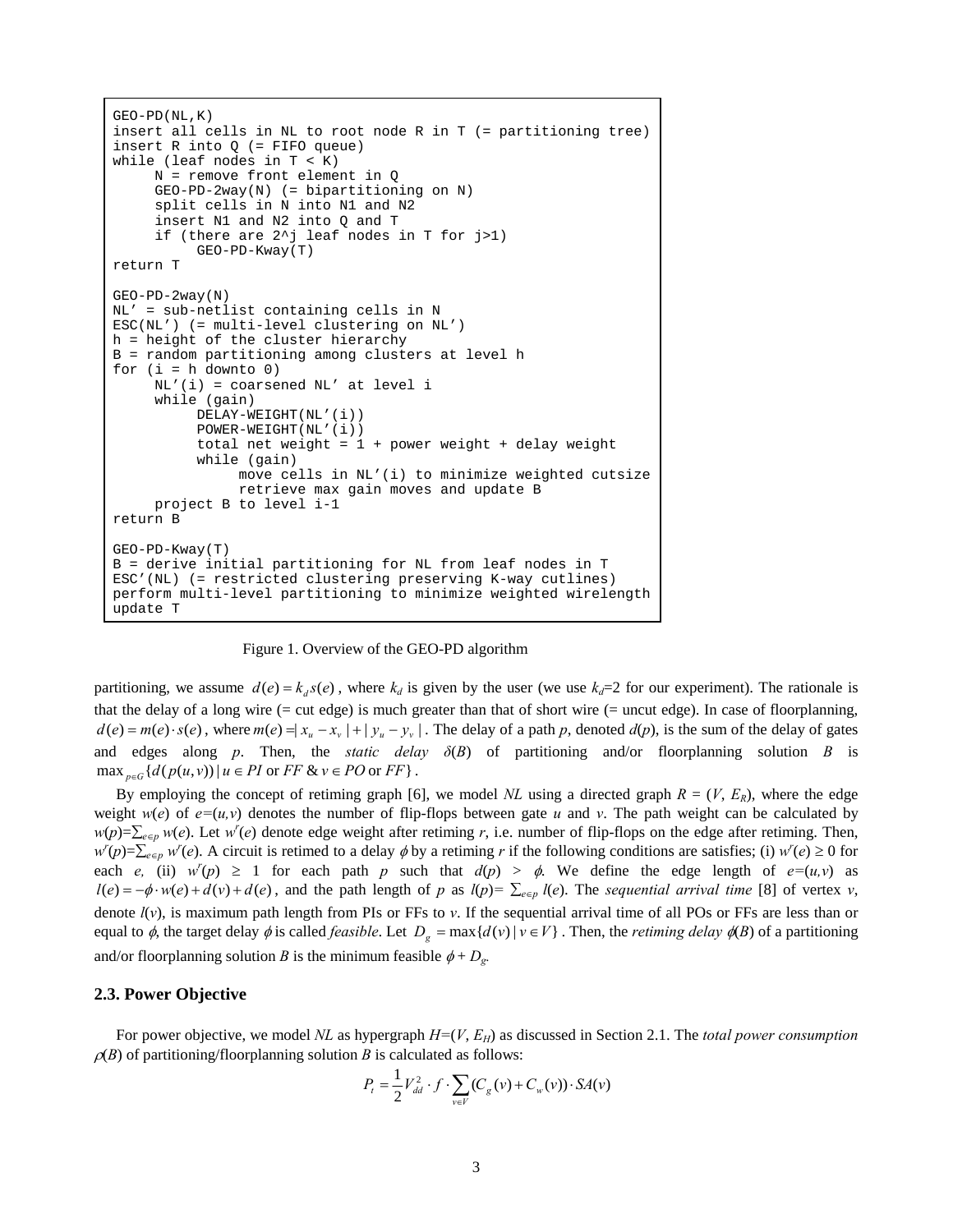where  $V_{dd}$  is supply voltage, f is global clock frequency,  $C_g(v)$  and  $C_w(v)$  represent the gate capacitance and wire capacitance seen by gate *v*, and  $S_A(v)$  is switching activity of *v*.  $C_g(v)$  is the sum of the input capacitance of all sink gates driven by v. Let  $n_v$  denote the net whose driving gate is v. In case of partitioning,  $C_w(v) = k_p \cdot s(n_v) \cdot C_g(v)$ , where  $k_p$  is given by the user (we use  $k_p=2$  for our experiment). The rationale is that the power consumption by the gate driving a long wire (=cut net) is much larger than that of short wire (= uncut net). In case of floorplanning,  $C_w(v) = HPBB(n_v) \cdot C_g(v)$ . Let *VG* be the set of *visible gates* that is defined as  $VG = \{v | s(n_v) = 1\}$ . Then, the *visible power consumption*  $\pi(B)$  of partitioning and/or floorplanning solution *B* is calculated as follows:

$$
P_v = \frac{1}{2} V_{dd}^2 \cdot f \cdot \sum_{v \in VG} (C_g(v) + C_w(v)) \cdot SA(v)
$$

We note that the wire capacitance  $C_w(v)$  is the only factor that changes based on a partitioning or floorplanning solution. In other words, the power consumed by non-visible gates is fixed regardless of partitioning or floorplanning results. Thus, we attempt to minimize the visible power in our algorithms.

## **3. GEO-PD Algorithm**

#### **3.1. Overview of GEO-PD Algorithm**

An overview of the GEO-PD algorithm is shown in Figure 1. GEO-PD is a multi-level partitioner and floorplanner for simultaneous delay and power optimization. GEO-PD partitions and floorplans the given netlist *NL* into *K*=*n×m* dimension using a top-down recursive bipartitioning approach. If the location information of the blocks is ignored, GEO-PD gives a partitioning solution for PDPR problem; otherwise GEO-PD gives a floorplan solution for PDFR problem. GEO-PD consists of two subroutines: GEO-PD-2way recursively bipartitions *NL*, whereas GEO-PD-Kway refines these partitioning results occasionally as illustrated in Figure 2. GEO-PD-2way is performed on the sub-netlist, whereas GEO-PD-Kway is performed on the entire netlist. Initially, the partitioning tree *T* has only root node *R*, and all cells in *NL* are inserted into *R*. The FIFO (First In First Out) queue *Q* is used to support the recursive breadth-first cut sequence.

GEO-PD-2way first generates the sub-netlist from the given partition tree node and performs multi-level clustering on it. We use ESC clustering algorithm [2] for this purpose. An illustration of multi-level cluster hierarchy is shown in Figure 2. Then we obtain a random initial partitioning *B* among the clusters at the top level of the hierarchy. The subsequent topdown multi-level refinement is used to improve *B* in terms of delay and power. We perform retiming based timing analysis RTA [3] to identify timing critical nets. We also perform power analysis to identify power critical nets. Then we compute the delay and power weights for the nets in the sub-netlist for simultaneous delay and power optimization. The subsequent iterative improvement through cluster move tries to minimize the weighted cutsize. Finally we project the current solution to the next level coarser netlist for multi-level optimization. At the end of GEO-PD-2way, two new children nodes are inserted into *T* based on *B*.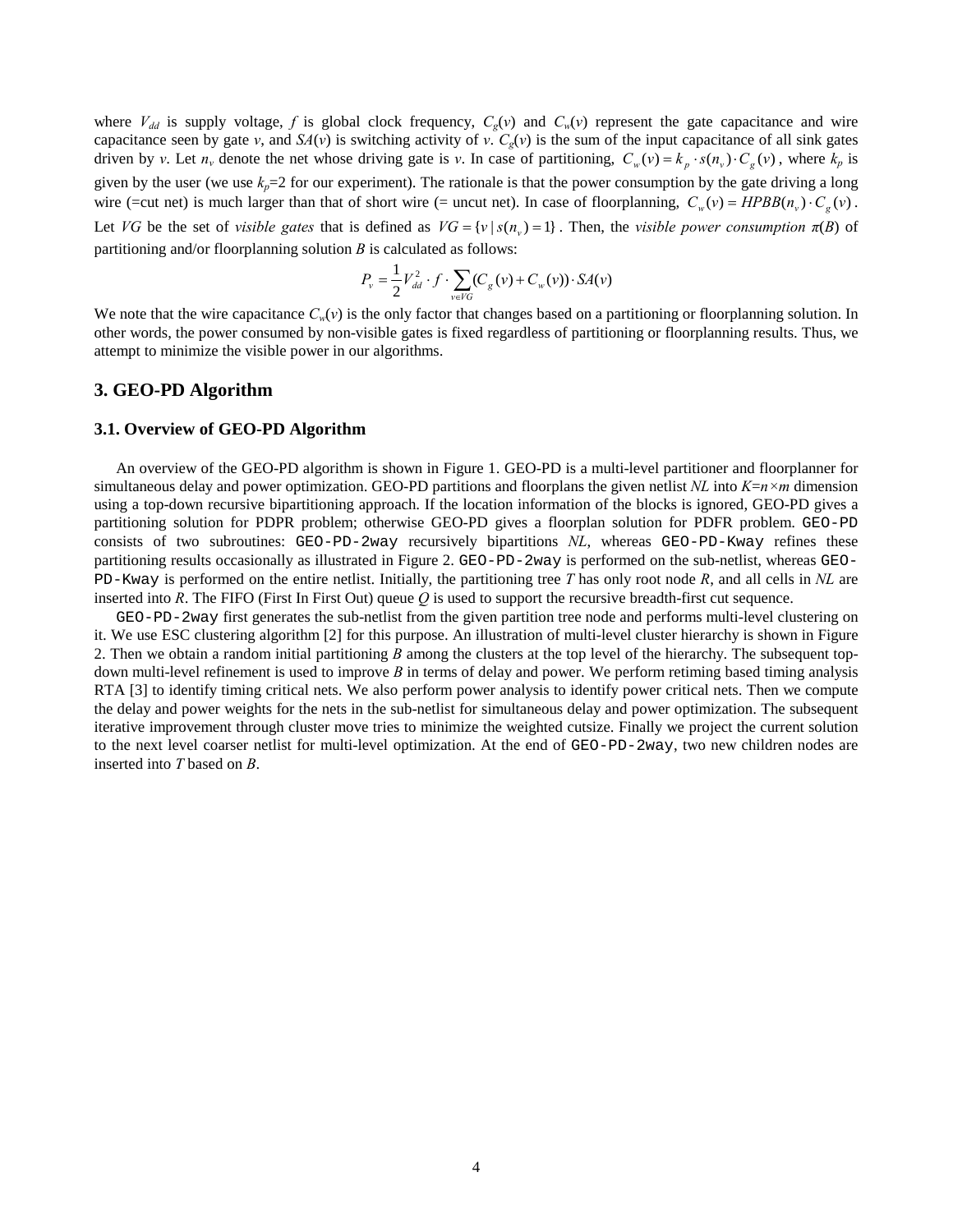

Figure 2. Illustration of partitioning tree and breadthfirst cut sequence in GEO-PD algorithm. v and h denote vertical and horizontal cuts. A *K*-way refinement is performed when there are  $2^j$  blocks  $(j > 1)$ .

GEO-PD-Kway refinement is performed when we obtain  $2^{j}$  partitions ( $j > 1$ ) from GEO-PD-2way (4, 8, 16 partitions, etc). We first perform a restricted multi-level clustering, where grouping among cells in different partition is prohibited. This allows the partitioner to preserve the initial partitioning results. Then we again perform multi-level partitioning in the same way as in GEO-PD-2way for additional delay and power improvement. GEO-PD-Kway is applied onto the global netlist for more global level optimization.

## **3.2. Weight Computation**

For simultaneous delay and power optimization, we first identify timing and power critical nets and assign proper weights to them to guide the optimization process. A net is *timing critical* if it lies along a critical path and *power critical* if it has high fanout with large wirelength and is driven by a gate with high switching activity. In GEO-PD, retiming delay and visible power are minimized through retiming based timing analysis [3] and visible power analysis. We use *sequential slack* [3] to compute how much time slack exists before timing violation occurs after retiming. These values are then used to compute the delay weights of the nets for retiming delay minimization. In case of power optimization, we use switching activity and gate/wire capacitance to compute power weights of the nets for visible power minimization. Both delay and power weights are added together, and GEO-PD performs multi-level partitioning to minimize the total weighted cutsize (for partitioning) or weighted wirelength (for floorplanning).

We note that the multi-level approach [2,5] is very effective in minimizing the weighted cutsize and wirelength. However, timing and power analysis is typically done at the original netlist while a recursive multi-level approach performs partitioning and floorplanning on the sub-netlist as well as its coarsened representations. Thus, it is crucial that we have an effective way to translate the timing and power analysis results from the original netlist to a coarsened subnetlist.

**3.2.1. Delay Weight Computation.** Figure 3 shows DELAY-WEIGHT(NL'), our delay weight calculator. Before we perform retiming based timing analysis (RTA), we initialize the edge delay in  $R$  (= retiming graph) based on the current partitioning/floorplanning results. In case of partitioning, we set the delay of cut edges to  $k_d$  and uncut edges to 0 as discussed in Section 2.2. In case of floorplanning, we set the delay of edges to their Manhattan distances. Then, a Bellman-Ford variant RTA is performed from a given feasible delay to compute sequential slack. For each cluster *C* from the given coarsened sub-netlist  $NL'$ , we compute  $C(R)$ , the set of all the nodes in R that are grouped into C. We use the minimum slack among all cells in *C*(*R*) as the slack for *C*. The reason we use the minimum slack value is since the critical path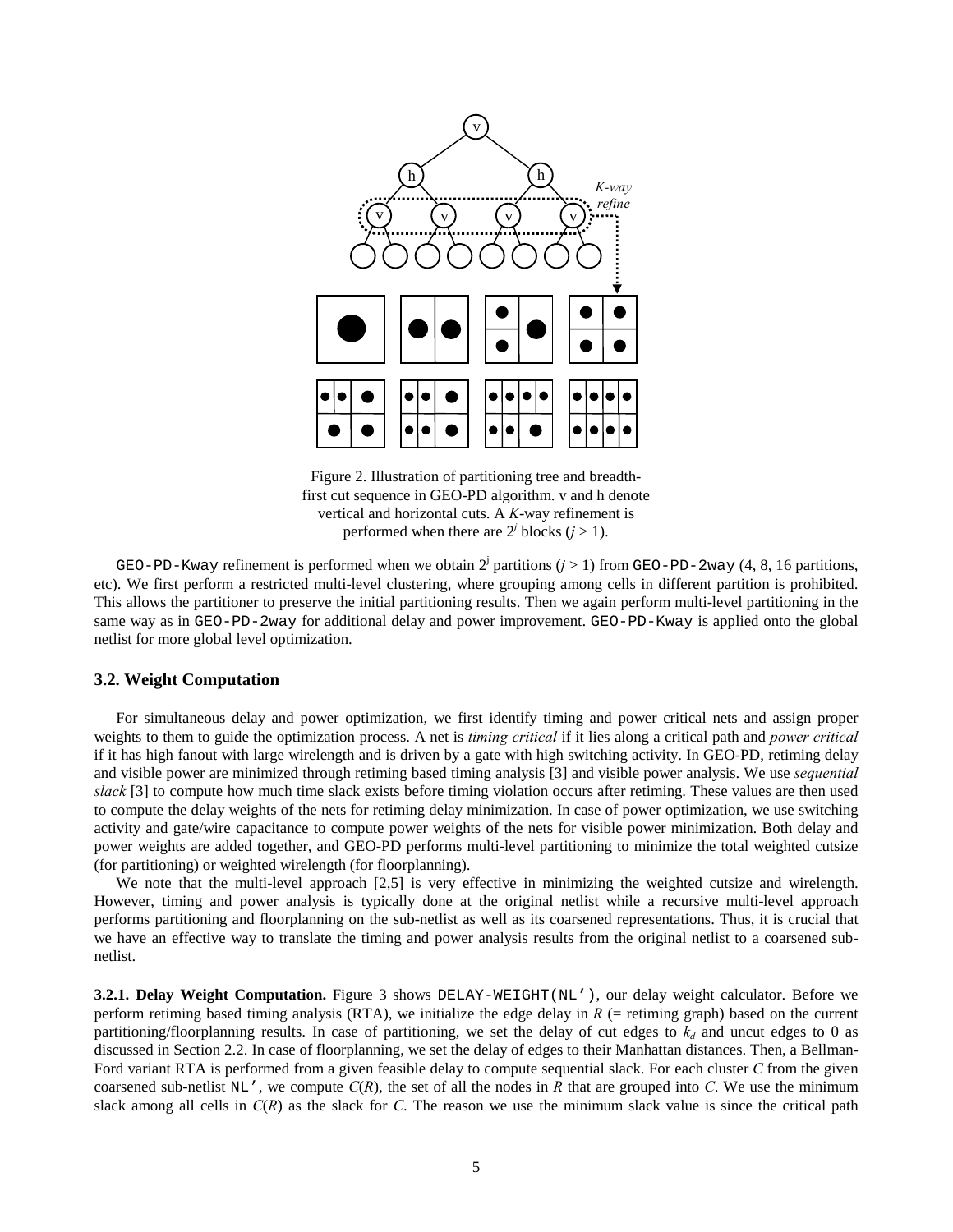

Figure 3. Overview of the delay and power weighting functions in GEO-PD algorithm

information is preserved regardless of multi-level clustering results (we have also performed experiments using average slack value instead of minimum. But the minimum slack method generated better delay results).

After the cluster slack computation is finished, we sort the clusters in a non-decreasing order of their slack values. We store the top *x*% (we use 3% in our experiment) into a set *X*. For each net that contains *only* the clusters in *X*, we use the following equation to compute the delay weight:

$$
dwgt(n) = \alpha \left( 1 - \frac{\min\{slack(v) \mid v \in n\}}{\max\{slack(w) \mid w \in NL'\}} \right)^{p^1}(1)
$$

This equation gives higher weights to the nets that contain smaller minimum cluster slack, thus giving higher priority to the nets containing more timing critical clusters. Instead of requiring *all* clusters in a net to be timing critical, we tried another scheme where we give delay weights to the nets with 2 or more timing critical clusters. Our related experiment indicates that this approach produced worse results. Our extensive experiments indicate that  $\alpha$ =25 and  $p1=1$  are an excellent empirical choice.

**3.2.2. Power Weight Computation.** Figure 3 shows POWER-WEIGHT(NL'), our power weight calculator. As discussed earlier in Section 2.3, our goal is to minimize visible power consumption since the power consumed by non-visible gates is fixed regardless of partitioning or floorplanning results. Since we do not know a priori which nets will be cut after the partitioning, we compute the power weights assuming all nets are cut. Then our goal is to minimize the weighted cutsize or wirelength. For a net driven by a gate *v*, we use the following equation to assign power weight:

$$
p wgt(n_v) = \beta \left( \frac{SA(v)[C_g(v) + C_w(v)]}{\max\{SA(u)[C_g(u) + C_w(u)] \mid u \in V\}} \right)^{p^2} (2)
$$

where  $SA(v)$ ,  $C_g(v)$  and  $C_w(v)$  respectively represent the switching activity, gate capacitance and wire capacitance seen by gate v. We use  $C_w(v) = k_p \cdot C_g(v)$  for partitioning and  $C_w(v) = HPBB(n_v) \cdot C_g(v)$  for floorplanning. This equation gives higher weights to the nets that have high fanout, larger wirelength, and source gate with high switching activity. In a multilevel approach, each net in the original netlist *NL* is transformed depending on the given sub-netlist *NL*<sup>*'*</sup> and its multi-level clustering information. For example,  $n_a = \{a,b,c,d\}$  in *NL* becomes  $n_{C} = \{C1, C2\}$  if *NL*<sup>*'*</sup> contains *a* and *b* only and *a* is clustered into *C*1 and *b* into *C*2. In this case, we compute  $HPBB(n_a)$  based on the location of *C*1, *C*2, *c*, and *d*, and use *SA*(*a*) in our power weight equation. Our extensive experiments indicate that *β*=25 and *p*2=0.3 are an excellent empirical choice.

## **4. Experimental Results**

Our algorithms are implemented in C++/STL, compiled with gcc v2.96, and run on Pentium III 746 MHz machine. The benchmark set consists of six big circuits from ISCAS89 [12] and four big circuits from ITC99 [13] suites. We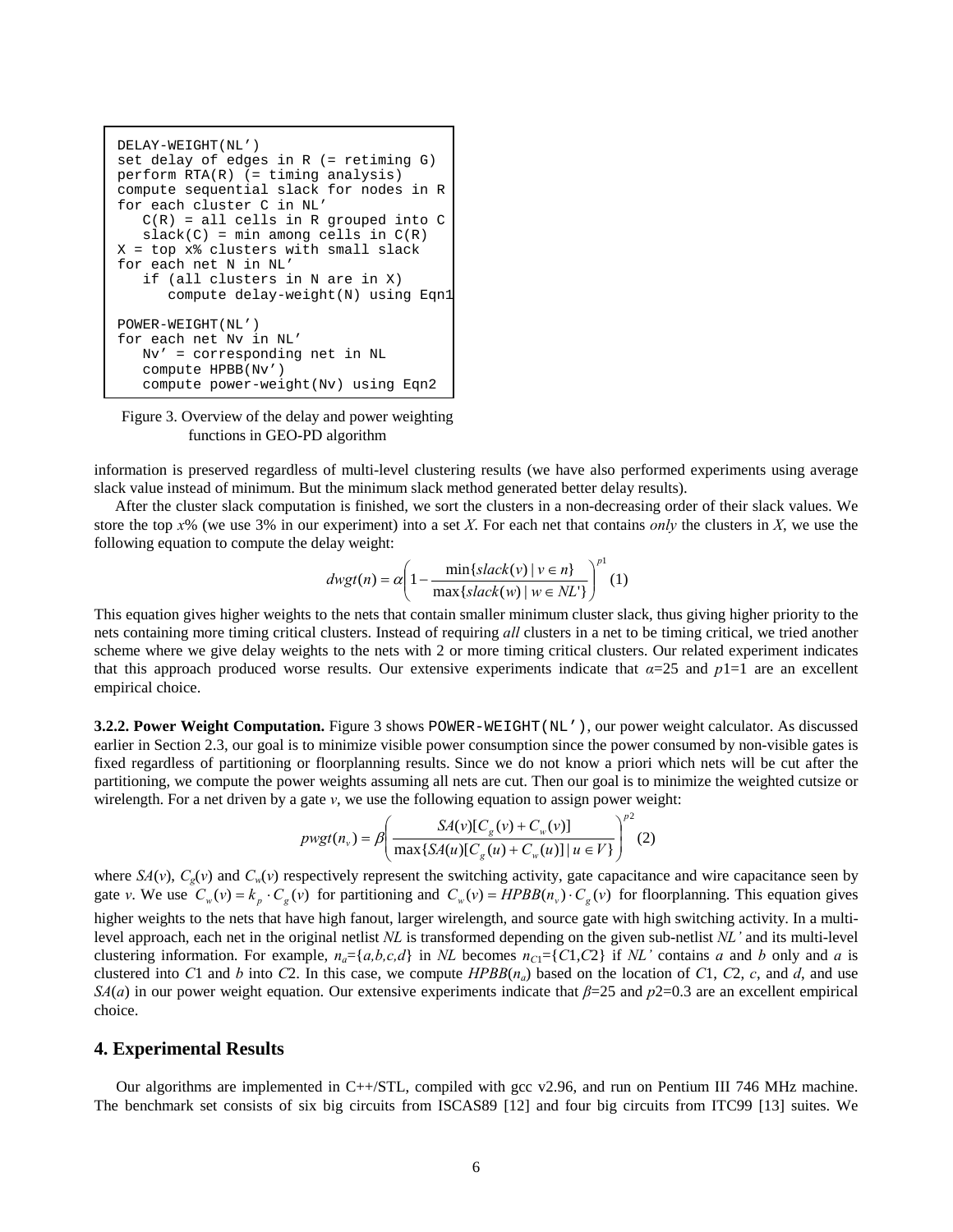| ckt    | gate  | PI | PO  | FF   | Dr | Ds |
|--------|-------|----|-----|------|----|----|
| b17o   | 22854 | 37 | 97  | 1414 | 38 | 44 |
| b200   | 11979 | 32 | 22  | 490  | 73 | 74 |
| b21o   | 12156 | 32 | 22  | 490  | 73 | 74 |
| b22o   | 17351 | 32 | 22  | 703  | 78 | 79 |
| s5378  | 2828  | 36 | 49  | 163  | 32 | 33 |
| s9234  | 5597  | 36 | 39  | 211  | 39 | 58 |
| s13207 | 8027  | 31 | 121 | 669  | 50 | 59 |
| s15850 | 9786  | 14 | 87  | 597  | 62 | 82 |
| s38417 | 22397 | 28 | 106 | 1636 | 32 | 47 |
| s38584 | 19407 | 12 | 278 | 1452 | 47 | 56 |

Table 1. Benchmark circuit characteristics.

generate random switching activity values for these circuits since such information is not available.<sup>2</sup> We assume unit delay for all gates in the circuits. Table 1 shows the statistical information of benchmark circuits. We provide the number of gates, PI, PO, and FF for each circuit. Dr and Ds represent the lower bound on retiming delay and static delay, which are calculated by assigning zero delay to all edges and performing retiming and static timing analysis. We note that retiming can improve the delay results significantly. For example, delay can be reduced by 32% for s38417 with retiming, which makes retiming a very attractive choice for delay optimization. This explains why our GEO-PD algorithm focuses on retiming delay as opposed to static delay.

We conduct experiments using ESC [2], GEO [3], GEO-P and GEO-PD algorithms. ESC is a state-of-the-art cutsize driven multi-level algorithm, and GEO is a state-of-the-art simultaneous cutsize and delay driven multi-level algorithm. GEO-P is obtained by setting delay weights of GEO-PD to zero for power optimization only. Lastly, GEO-PD is a simultaneous power and delay driven multi-level algorithm. For partitioning (floorplanning) we report cutsize (wirelength), retiming delay, static delay, visible power and total power. Note that the delay and power results are based on block location in case of floorplanning. In case of partitioning, we use user specified parameters  $k_d$ =2 for the delay of cut edge and  $k_p$ =2 for the ratio between wire and gate capacitance as discussed in Section 2.3. We report 64 ways partitioning and 8×8 floorplanning results. We report the average runtime of each algorithm measured in second.

Table 2 shows the partitioning results among ESC, GEO, GEO-P, and GEO-PD. We first note that the delay improvement of GEO over ESC is not significant. In fact, the retiming delay results got worse by an average margin of 2%, whereas the static delay improved by 4%. GEO-P improves ESC by an average margin of 12% for visible power and 4% for total power at the cost of 24% increase in cutsize. Finally, GEO-PD obtains 2% worse retiming delay and 7% better visible power results than ESC at the cost of 8% increase in cutsize.

The delay improvement of GEO-PD is significantly more visible in floorplanning where the solution space is much larger than partitioning. Table 3 shows the floorplanning results among ESC, GEO, GEO-P, and GEO-PD. GEO has 10% better retiming delay than ESC at the cost of 16% increase in wirelength. GEO-P has 21% better visible power than ESC at the cost of 10% increase in wirelength. Finally, GEO-PD has 5% better retiming delay and 12% better visible power than ESC at the cost of 25% increase in wirelength. Table 4 reveals more details on how GEO-PD improves ESC results in floorplanning. In particular, GEO-PD improves the retiming delay of s38584 by 21%. The visible power improvement is as much as 31% for s9234. Moreover, the retiming delay and visible power improvement is consistent among all 10 circuits. In overall, GEO-PD reveals a smooth wirelength, delay, and power tradeoff curve and improves both delay and power results of ESC at the cost of increase in wirelength.

# **5. Conclusions**

 $\overline{a}$ 

To the best of our knowledge, this is the first paper addressing both delay and power optimization in multi-level partitioning and floorplanning. In addition, we demonstrated the importance of optimizing the retiming delay and visible power as opposed to the conventional static delay and total power. We demonstrated how cutsize and wirelength have conflicting objectives against power and delay and proposed an effective algorithm GEO-PD for smooth delay, power, and wirelength tradeoff.

 $2$  The sis package [11] can compute the switching activity for sequential circuits, but it takes a prohibited amount of runtime even for a circuit with a few thousand gates.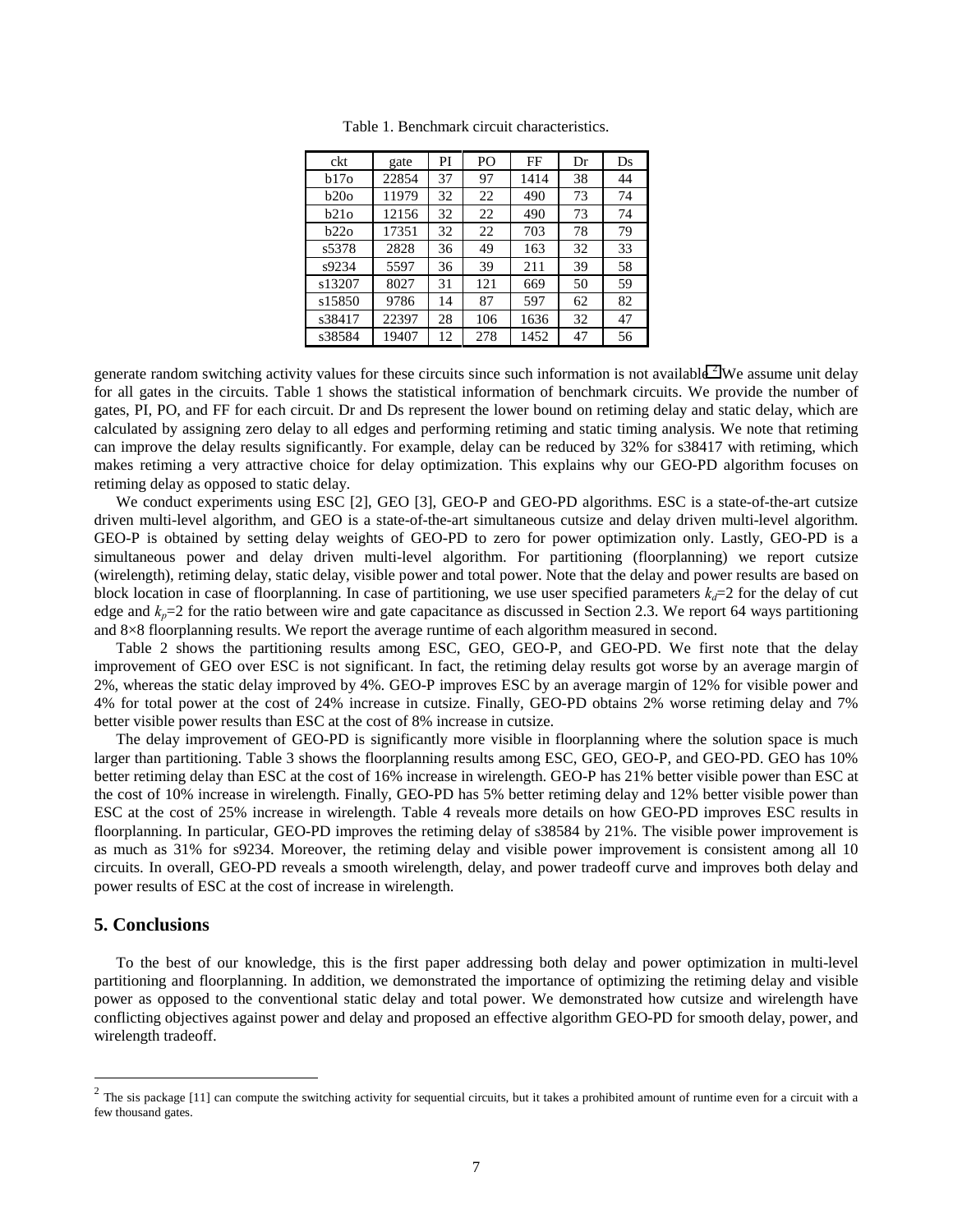|        | <b>ESC</b> |      |     |      |      | <b>GEO</b> |     |      |                |      |      | <b>GEO-P</b> |     | <b>GEO-PD</b>  |      |      |     |      |      |      |
|--------|------------|------|-----|------|------|------------|-----|------|----------------|------|------|--------------|-----|----------------|------|------|-----|------|------|------|
| ckt    | cut        | Dr   | Ds  | Pv   | Pt   | cut        | Dr  | Ds.  | P <sub>V</sub> | Pt   | cut  | Dr           | Ds  | P <sub>V</sub> | Pt   | cut  | Dr  | Ds   | Pv   | Pt   |
| b17o   | 3418       | 59   | 79  | 3403 | 4888 | 3360       | 65  | 83   | 3404           | 4889 | 3842 | 59           | 78  | 3286           | 4810 | 3433 | 64  | 83   | 3331 | 4840 |
| b20o   | 1808       | 57   | 94  | 1636 | 2425 | 1948       | 56  | 92   | 1664           | 2444 | 2201 | 58           | 94  | 1533           | 2357 | 1958 | 55  | 92   | 1622 | 2416 |
| b210   | 1811       | 57   | 96  | 1565 | 2389 | 1982       | 55  | 84   | 1656           | 2450 | 2334 | 54           | 90  | 1547           | 2377 | 1927 | 57  | 96   | 1587 | 2403 |
| b22o   | 2251       | 57   | 93  | 2108 | 331  | 2352       | 59  | 97   | 2161           | 3347 | 2712 | 60           | 98  | 2037           | 3263 | 2418 | 61  | 99   | 2108 | 3311 |
| s5378  | 472        | 43   | 49  | 208  | 359  | 428        | 40  | 47   | 201            | 354  | 555  | 47           | 49  | 141            | 314  | 470  | 45  | 49   | 168  | 332  |
| s9234  | 465        | 44   | 86  | 263  | 580  | 459        | 48  | 79   | 266            | 582  | 612  | 48           | 80  | 219            | 551  | 528  | 48  | 84   | 244  | 567  |
| s13207 | 459        | 72   | 83  | 343  | 827  | 474        | 67  | 78   | 354            | 834  | 661  | 71           | 83  | 306            | 802  | 520  | 69  | 80   | 312  | 806  |
| s15850 | 551        | 82   | 116 | 383  | 972  | 548        | 82  | 104  | 396            | 980  | 698  | 81           | 115 | 307            | 921  | 595  | 81  | 110  | 346  | 948  |
| s38417 | 789        | 41   | 61  | 760  | 2179 | 829        | 41  | 59   | 760            | 2180 | 951  | 42           | 67  | 638            | 2098 | 858  | 41  | 59   | 645  | 2103 |
| s38584 | 896        | 63   | 74  | 993  | 2369 | 1031       | 61  | 72   | 102            | 2442 | 1019 | 63           | 74  | 850            | 2273 | 987  | 63  | 74   | 955  | 2344 |
| Ratio  | 00.1       | .001 | .00 | .00  | .00  | 1.03       | .00 | 0.96 | .03            | 1.01 | .24  | .02          | .00 | 0.88           | 0.96 | 1.08 | .02 | 0.99 | 0.93 | 0.98 |
| Time   |            |      | 111 |      |      |            |     | 1999 |                |      | 124  |              |     |                |      | 2054 |     |      |      |      |

Table 2. Comparison among ESC, GEO, GEO-P, and GEP-PD on 64 ways partitioning. Each algorithm reports cutsize, retiming delay (Dr), static delay (Ds), visible power (Pv) and total power (Pt).

## **Reference**

[1] C. Ababei, N. Selvakkumaran, K. Bazargan, and G. Karypis, "Multi-objective Circuit Partitioning for Cut size and Path-Based Delay Minimization," *IEEE International Conference in Computer Aided Design*, page 181-185, 2002.

[2] J. Cong and S. K. Lim, "Edge separability based circuit clustering with application to circuit partitioning," *to appear in IEEE Trans on Computer-Aided Design*, 2003.

[3] J. Cong and S. K. Lim, "Physical Planning with Retiming," *IEEE International Conference in Computer Aided Design*, page 2-7, 2000.

[4] J. Cong, S. K. Lim, and C. Wu., "Performance driven multi-level and multiway partitioning with retiming," *ACM Design Automation Conf.*, page 274-279, 2000.

[5] G. Karypis, R. Aggarwal, V. Kumar, and S. Shekhar, "Multilevel hypergraph partitioning: Application in VLSI domain," *ACM Design Automation Conf.*, page 526-529, 1997.

[6] C. E. Leiserson and J. B. Saxe, "Retiming synchronous circuitry," *Algorithmica*, page 5-35, 1991.

[7] R. Murgai, R. K. Brayton, and A. Sanglovanni Vicentelli, "On clustering for minimum delay/area," *IEEE Int. Conf. On Computer-Aided Design,* page 6-9, 1991.

[8] P. Pan, A. K. Karandikar, and C. L. Liu, "Optimal clock period clustering for sequential circuits with retiming," *IEEE Trans on Computer-Aided Design, pages 489-498,1998.*

[9] H. Vishnu and M. Pedram, "Delay-Optimal Clustering Targeting Low-Power VLSI Circuits," *IEEE Trans on Computer-Aided Design*, page 639-643, 1995.

[10] C. Fiduccia and R. Mattheyses, "A Linear Time Heuristic for Improving Network Partitions," *ACM Design Automation Conf.*, page 175-181, 1982.

[11] E. M. Sentovich, et al, "SIS: A System for Sequential Circuit Synthesis", Department of EECS, University of California, Berkeley, Electronics Research Laboratory Memorandum No. UCB/ERL M92/41, 1992.

[12] http://www.cbl.ncsu.edu

[13] http://www.cad.polito.it/tools/9.html

[14] J. Cong, H. Li, and C. Wu, "Simultaneous Circuit Partitioning/Clustering with Retiming for Performance Optimization," *ACM Design Automation Conf.*, page 460-465, 1999.